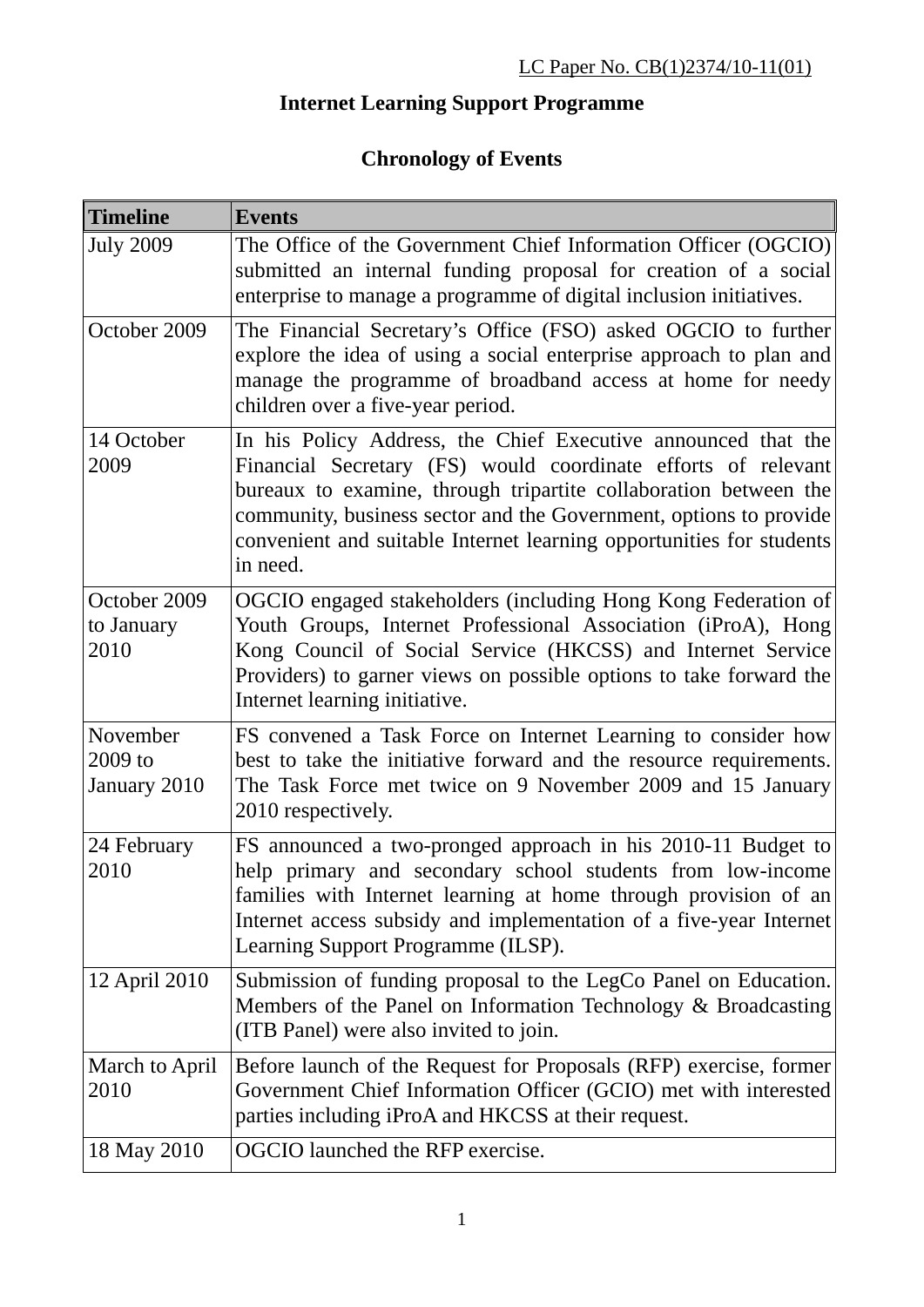| <b>Timeline</b>                  | <b>Events</b>                                                                                                                                                                                                                                                                                                                          |
|----------------------------------|----------------------------------------------------------------------------------------------------------------------------------------------------------------------------------------------------------------------------------------------------------------------------------------------------------------------------------------|
| 28 May 2010                      | The Finance Committee of the Legislative Council approved a<br>funding allocation of \$500 million for the two initiatives, of which<br>\$220 million was allocated for the implementation of the five-year<br>ILSP.                                                                                                                   |
| May to early<br><b>July 2010</b> | During the RFP invitation period, OGCIO met with five prospective<br>proponents to assist them to put together the best possible proposals<br>that they could.                                                                                                                                                                         |
| 5 July 2010                      | Close of the RFP invitation period                                                                                                                                                                                                                                                                                                     |
| <b>July 2010</b>                 | The Evaluation Panel led by former GCIO and comprising<br>representatives from OGCIO, the Education Bureau and the Office<br>of the Telecommunications Authority evaluated the five proposals<br>received.                                                                                                                             |
|                                  | 18 August 2010 GCIO presented an update to the Permanent Secretary for<br>Commerce & Economic Development (Communications &<br>Technology) (PSCT) and proposed to invite the two leading<br>proponents to collaborate.                                                                                                                 |
|                                  | 20 August 2010 PSCT observed that there could be procedural gaps in the evaluation<br>and secured support from the Secretary for Commerce and<br>Economic Development (SCED) on the establishment of a review<br>committee to act as a tender board-equivalent to advise GCIO on<br>procedural matters.                                |
| September<br>2010                | OGCIO provided supplementary information on the evaluation<br>process to PSCT.                                                                                                                                                                                                                                                         |
| 20 September<br>2010             | PSCT convened the $1st$ review committee meeting. The committee<br>headed by PSCT comprised two representatives from the Financial<br>Services and the Treasury Bureau and one from the Education<br>Bureau. GCIO, together with two OGCIO colleagues, attended.                                                                       |
| 29 September<br>2010             | The review committee met for the second time.<br>It had no<br>objection to GCIO concluding the RFP exercise by not selecting a<br>proposal and then commencing a separate exercise in order to<br>explore the collaborative approach with two leading contenders, <i>i.e.</i><br>eInclusion Foundation Limited (eInclusion) and HKCSS. |
|                                  | 8 October 2010 GCIO presented to PSCT a file note to record his rationale for<br>concluding the RFP and proceeding with a collaborative approach.                                                                                                                                                                                      |
| 22 October<br>2010               | All the five proponents responding to the RFP exercise were<br>separately debriefed. The RFP exercise was formally concluded.                                                                                                                                                                                                          |
| 22 October<br>2010               | elnclusion and HKCSS exchanged core parts of their proposals for<br>consideration on how best to collaborate.                                                                                                                                                                                                                          |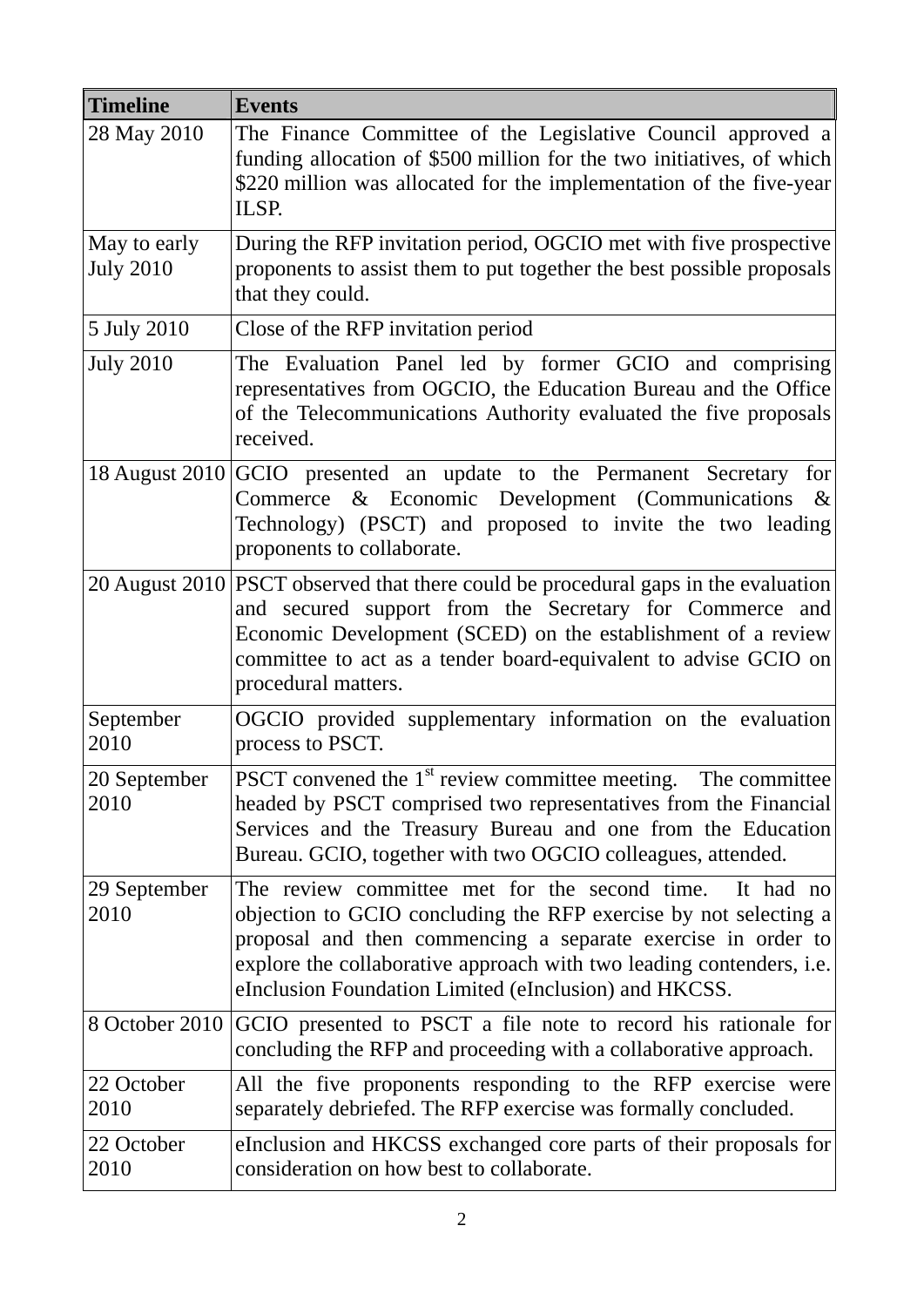| <b>Timeline</b>               | <b>Events</b>                                                                                                                                                                                                                                                                                                                                                                                                                                                                                                                                                                                                                       |
|-------------------------------|-------------------------------------------------------------------------------------------------------------------------------------------------------------------------------------------------------------------------------------------------------------------------------------------------------------------------------------------------------------------------------------------------------------------------------------------------------------------------------------------------------------------------------------------------------------------------------------------------------------------------------------|
| October to                    | The Government engaged eInclusion and HKCSS in intensive<br>December $2010$ discussions on the possibility of co-founding an Implementer for the<br>Programme.                                                                                                                                                                                                                                                                                                                                                                                                                                                                      |
| 2 November<br>2010            | A magazine published an unsubstantiated article on the selection of<br>the ILSP Implementer.                                                                                                                                                                                                                                                                                                                                                                                                                                                                                                                                        |
| From<br>November<br>2010      | Despite several rounds of discussion, and efforts to mediate by the<br>Government, the parties had been unable to agree on the question of<br>ownership and control of the Implementer. The Government<br>reviewed different fallback options including the setting up of an<br>FSI (Financial Secretary Incorporated) company, OGCIO acting as<br>Implementer, single tender, re-tendering,<br>and<br>dual<br>a<br>the<br>implementer approach.                                                                                                                                                                                    |
| $23 - 27$<br>November<br>2010 | PSCT and GCIO exchanged views on the merits or otherwise of the<br>dual implementer approach as a fallback.                                                                                                                                                                                                                                                                                                                                                                                                                                                                                                                         |
| $1 - 14$                      | FS, SCED and the Secretary for Financial Services and the Treasury<br>December 2010 agreed that in case collaboration failed, the Government should<br>sound out HKCSS and eInclusion on the dual implementer<br>approach, with the setting up of an FSI (Financial Secretary<br>Incorporated) company as the last resort. Views of GCIO and PSCT<br>reflected in the submission.                                                                                                                                                                                                                                                   |
| 22 December<br>2010           | GCIO sought and had a meeting with PSCT to discuss working<br>relationship and contractual matters.                                                                                                                                                                                                                                                                                                                                                                                                                                                                                                                                 |
| 4 January 2011                | A tripartite meeting involving the Government, eInclusion and<br>HKCSS to make a last ditch attempt to seek collaboration had been<br>scheduled but was subsequently called off because one of the parties<br>would prefer to be excused. PSCT turned the meeting into two<br>separate sessions with eInclusion and HKCSS. PSCT offered two<br>fallback options — dual implementer subject to both parties<br>agreeing, and failing this, a fresh tender on the basis of a scope<br>different from that set out in the original RFP. PSCT explained to<br>GCIO why she had not offered the FSI option given latest<br>developments. |
| 5 January 2011                | GCIO informed PSCT that he would seek early termination of his<br>employment.                                                                                                                                                                                                                                                                                                                                                                                                                                                                                                                                                       |
| 6 January 2011                | Both eInclusion and HKCSS confirmed acceptance of the dual<br>implementer approach.                                                                                                                                                                                                                                                                                                                                                                                                                                                                                                                                                 |